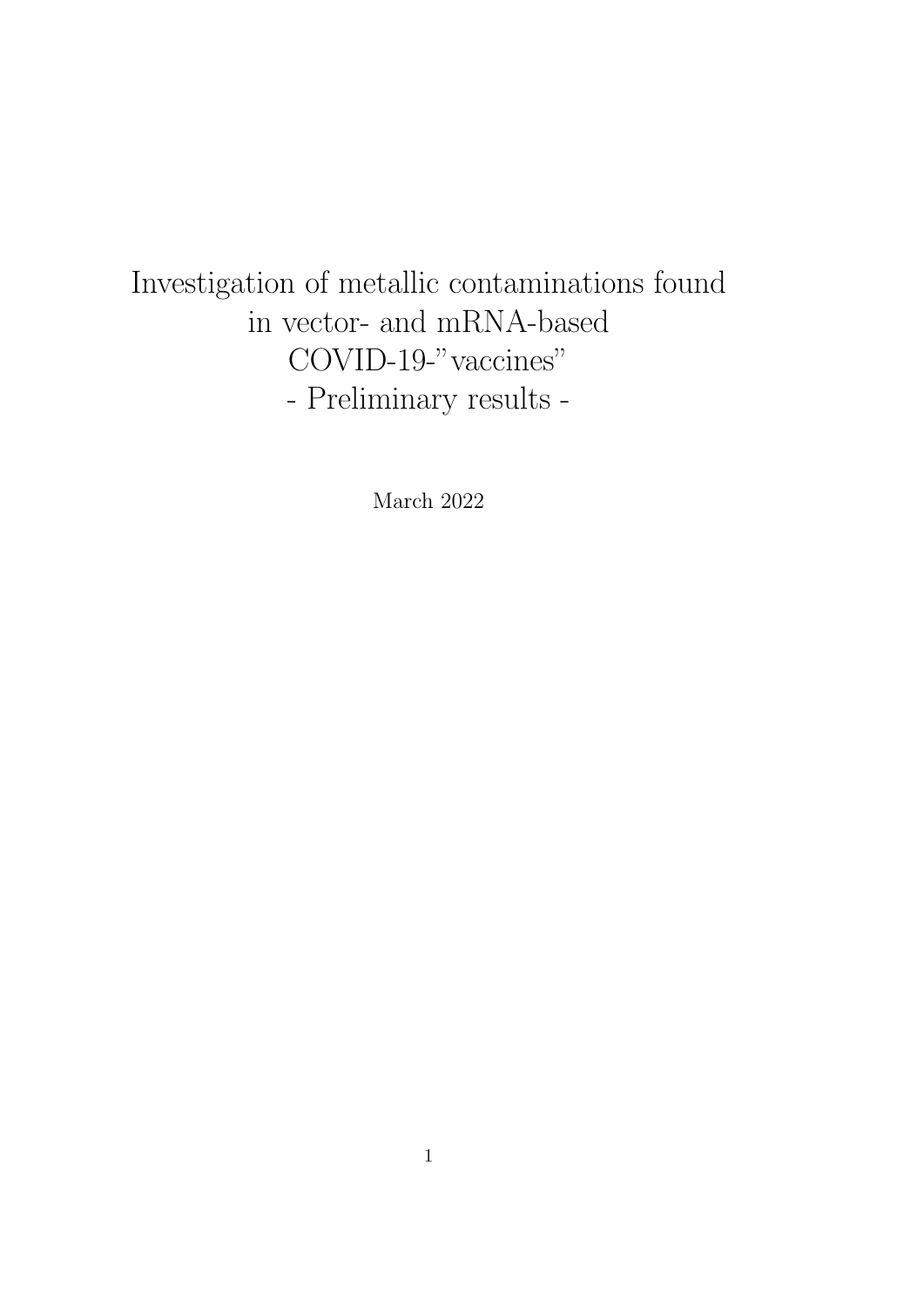## 1 Summary

Different vials of mRNA-based COVID-19-"vaccines" (Biontech and Moderna) are investigated by means of Scanning Electron Microscopy (SEM) and corresponding Energy Dispersive X-ray Spectroscopy (EDX) to study potential contaminations. Metallic particles comprising transition metals (e.g. cobalt  $(Co)$ , iron  $(Fe)$ , chromium  $(Cr)$ , titanium  $(Ti)$ ), rare earth metals such as cerium (Ce) and gadolinium (Gd), barium (Ba), caesium (Cs), aluminium (Al), silicon (Si), sulfur (S), potassium  $(K)$  and calcium  $(Ca)$  are found. The size of the particles varies from  $1\mu$ m to  $100\mu$ m. In contrast, first investigations of the compounds of Johnson&Johnson (Janssen), Lubecavax, and Influspit Tetra yielded did not show signs of such contaminations and particles up to now. However, further confirmation and measurements are necessary and planned for the near future.

## 2 Experimental section

Different samples of COVID-19-"vaccines" are investigated by SEM/EDX. In a scanning electron microscope (SEM), the sample in question is scanned by means of a narrowly focused electron beam ( 5-10nm) of several thousand electron volts energy. In the studies presented here, energy of 15000 eV (15 keV) was used, and secondary electrons were used for imaging. In addition to imaging the surface of the sample at very high resolution, chemical analysis can be performed using energy dispersive X-ray spectroscopy (EDX). At the energy of 15 keV used here, a detection depth of some micrometers is achieved.

The samples were leftovers from vials which could not be used for injection anymore or vials where the cooling chain was interrupted. The samples were prepared for REM/EDX in two different ways. Firstly, a number of microscope slides were covered with a thin film of Gold (Au) for electrical conductivity required for the measurements. The vaccine samples have been drawn up with syringes exactly as it is done before injecting person to be vaccinated. Then, the vaccine samples were dripped from the syringe onto the Au covered slide. The vaccine dried for several days under ambient conditions protected from any contamination, before the samples were brought into the SEM. Secondly, other lots of COVID-19-"vaccines" were prepared in a different lab. Here, the vials were opened and the samples were directly casted onto microscope slides, were the samples dried for several days under ambient conditions protected from contamination. Then, the samples were sent to the SEM-lab. Since these microscope slides were not covered with Au,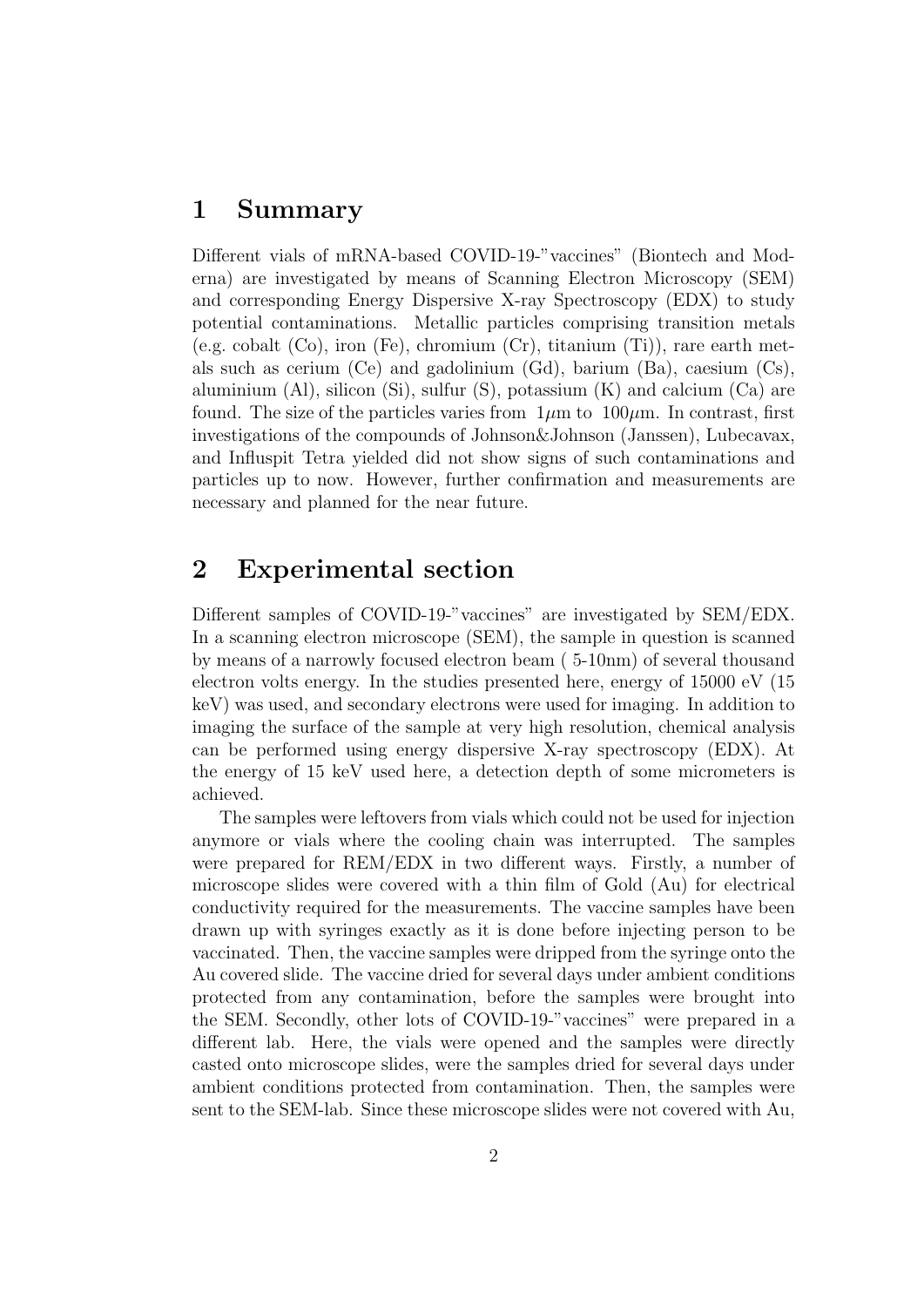the slides were covered with a thin iridium (Ir) film prior to the SEM/EDX measurements to ensure the required electrical conductivity. Note that the EDX detector used contains a carbon based window, hence the signals from carbon and oxygen in the EDX-spectra are not entirely reliable.

# 3 Results

The following reference sample, a sample of the protein based vaccine Lubecavax, and a number of lots of novel COVID-19-"vaccines" have been studied with SEM/EDX:

- an empty microscope slide as reference
- Lubecavax (Prof. Stöcker)
- AstraZeneca (Vaxzevria): lot 210101 and lot 1423474
- Biontech-Pfizer (Cormirnaty) lot FE7011, lot FE8045, and lot 1F1010A
- Moderna (Spikevax), lot 3004217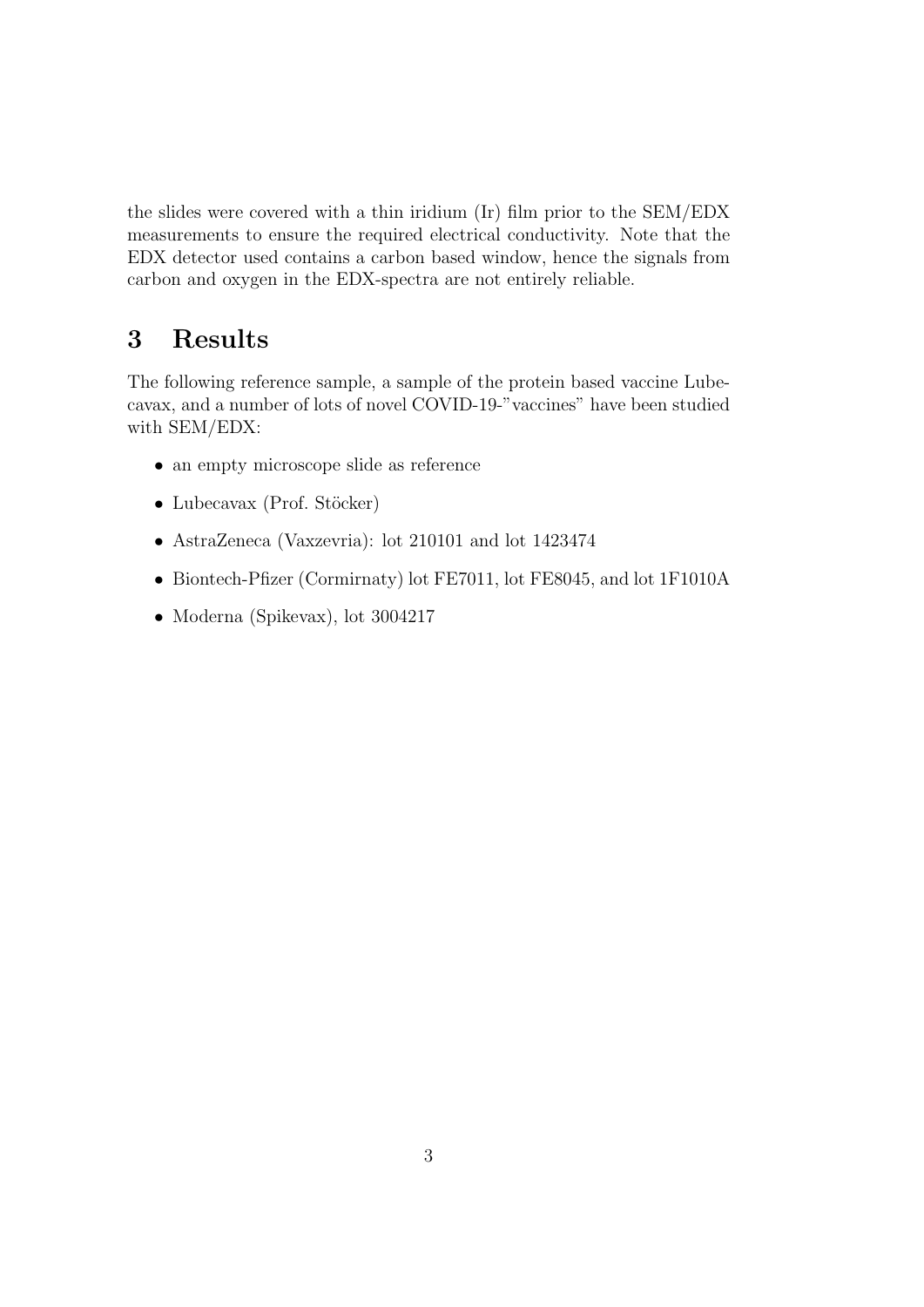#### 3.1 Empty microscope slide

Figure 1 shows a SEM image of several mm<sup>2</sup> area of an empty microscope slide taken directly from the original packaging. The slide was covered with a thin film of Ir to ensure electrical conductivity directly before measurement The slide is homogenous with a few microscopic scratches. The EDX-map indicates also a homogenous distribution of the chemical elements identified in the EDX-spectrum, i.e. Na), Mg, Al, K, Ca, and the main component is Si (likely  $SiO<sub>2</sub>$ ).



Figure 1: Top left: SEM image of an empty microscope slide. Top right: EDX map. Bottom: EDX sum spectrum of the mapped area.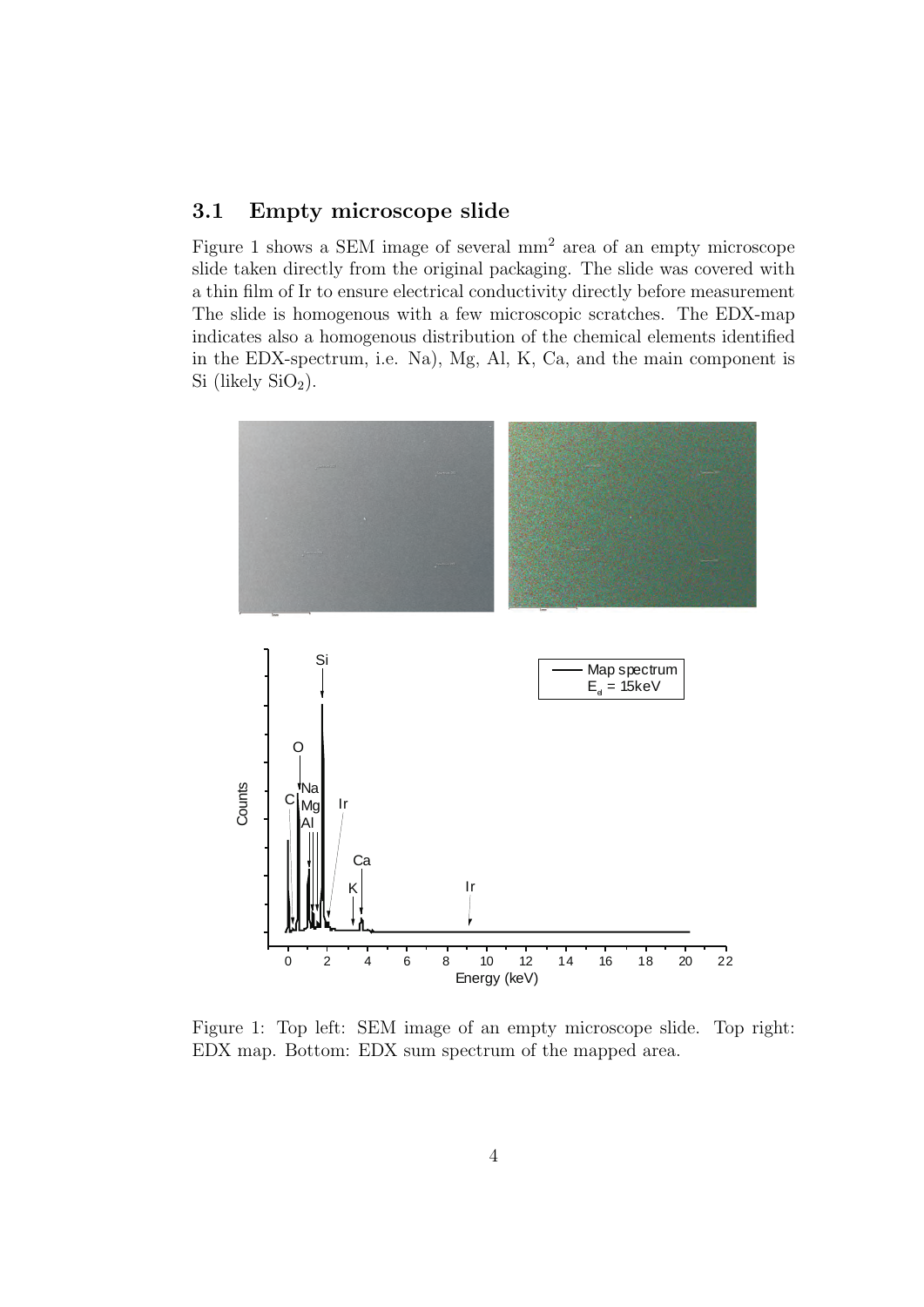#### 3.2 Lubecavax

This sample was prepared in another lab for SEM/EDX-experiments. In this case the sample holder was covered with a thin platinum (Pt) film prior to the SEM/EDX measurements to ensure the required electrical conductivity. Figure 2 displays a typical SEM image of the protein component of Lubecavax. The EDX-point spectra show a spot with more Na and chlorine (Cl) (likely NaCl) (spot1) and a spot with more organic components (spot4), Except low amounts of S and K no other contaminations are found.



Figure 2: Top: SEM image of the dried protein component of Lubecavaxvaccine. Center and bottom: EDX point spectra of dried vaccine (spots 1 and 4). Note that Pt does not belong to the sample probed by EDX due to the sample preparation described above.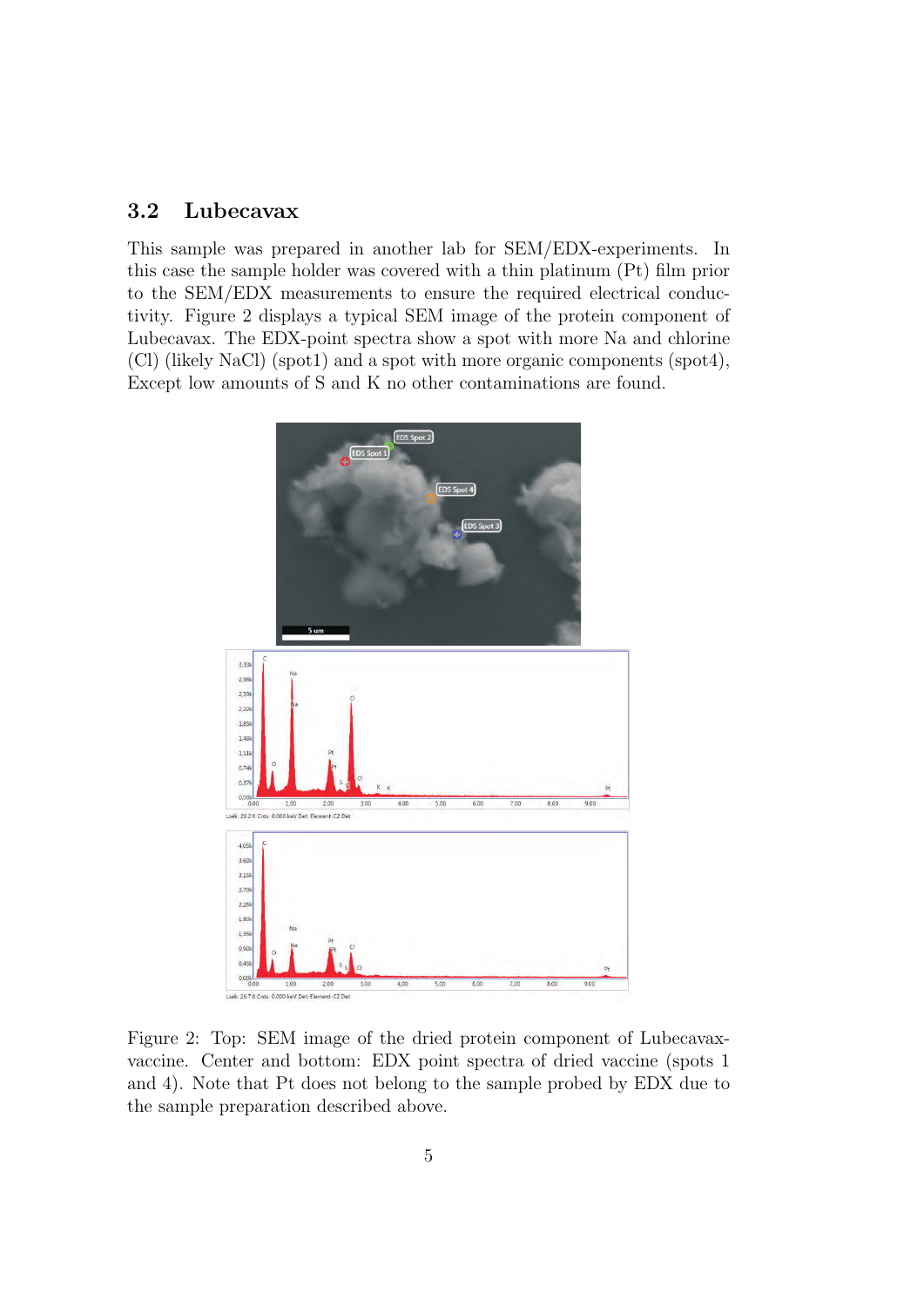#### 3.3 AstraZeneca (Vaxzevria: lot 210101)

This sample was prepared via a syringe on a gold covered microscope slide as described in section 2. The EDX-spectrum shown in Fig.3 is typical for the dried Vaxzevria-"vaccine", it consists of some Na und Cl (likely NaCl) and mainly of organic ingredients.



Figure 3: Top: SEM image of dried vaccine. Bottom: EDX point spectrum of dried vaccine (site 457), marked by a blue frame.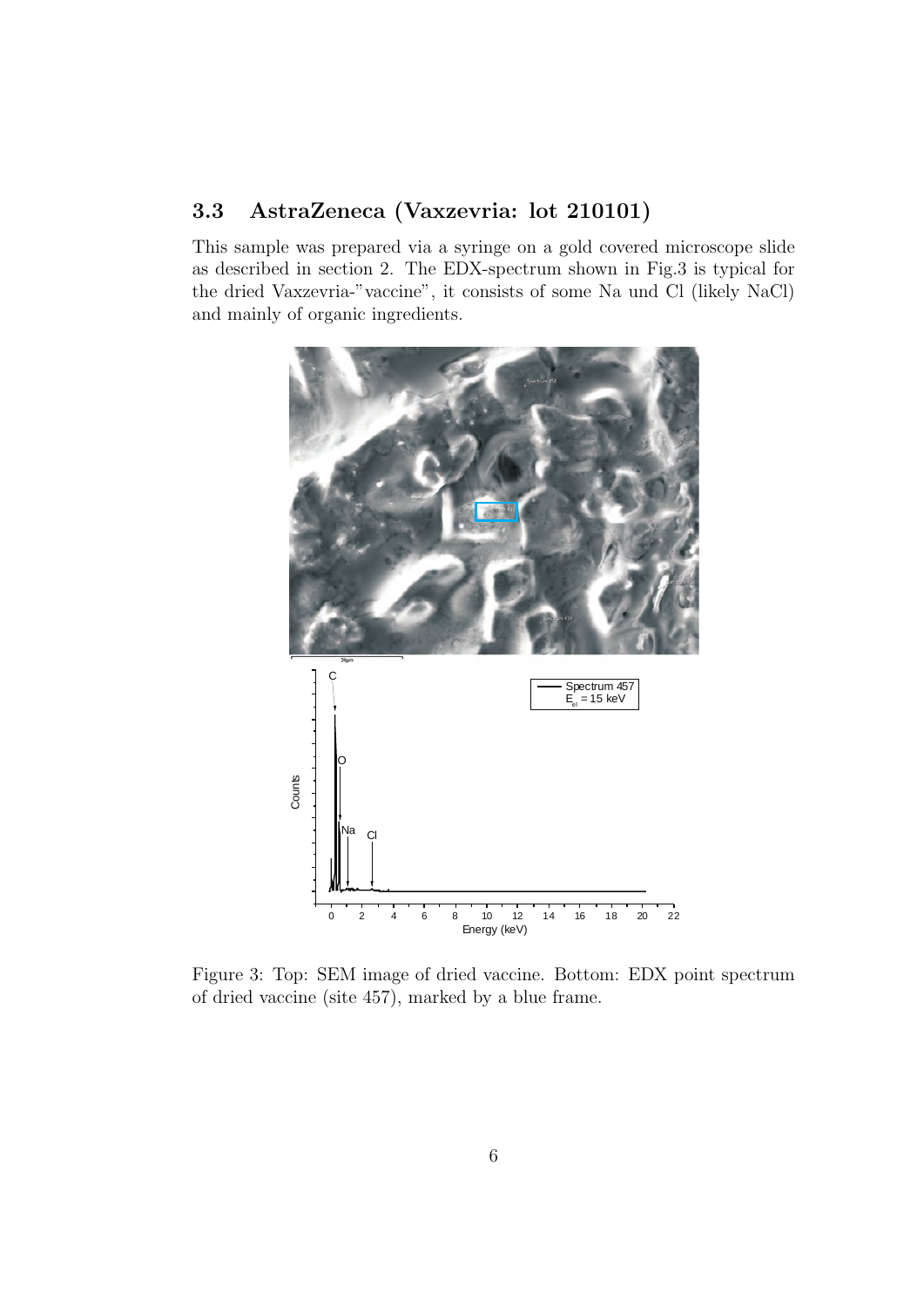Figure 4 shows a SEM image of a contamination found in this sample. An EDX point spectrum taken at site 616 (c.f. Fig 4) reveals the presence of silver (Ag) as well as traces of S, Co, Ce and Gd localized in this contamination. The other point scans taken yield in similar results. The surrounding material is the organic part of the "mRNA-vaccine" exposed to the electron radiation.



Figure 4: Top: SEM image of a contamination. Bottom: EDX point spectrum of site 616 (marked by a blue frame).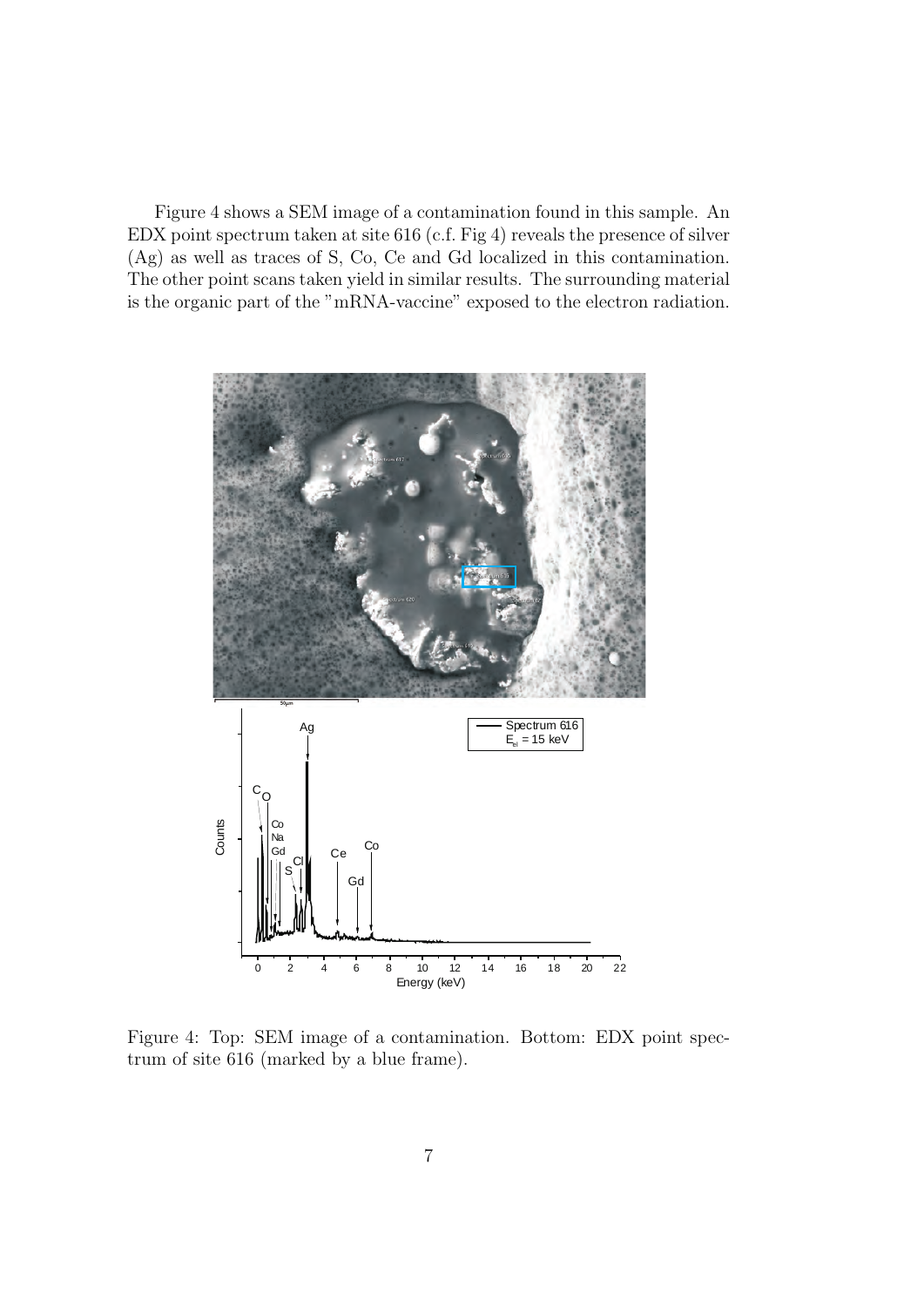#### 3.4 AstraZeneca (Vaxzevria: lot 1423474)

This sample was prepared at another lab opening the vial and then preparing the sample as described in section 2. Figure 5 shows a SEM image of a contamination found in this sample. An EDX point spectrum taken at site 616 (c.f. Fig 5) reveals the presence of Al and S, but also Ca, Fe, and Ti present in this contamination. The other point scans taken yield in similar results.



Figure 5: Top: SEM image of a contamination. Bottom: EDX point spectrum of site 107 (marked by a blue frame). Note that Ir does not belong to the sample probed by EDX due to the sample preparation described in 2.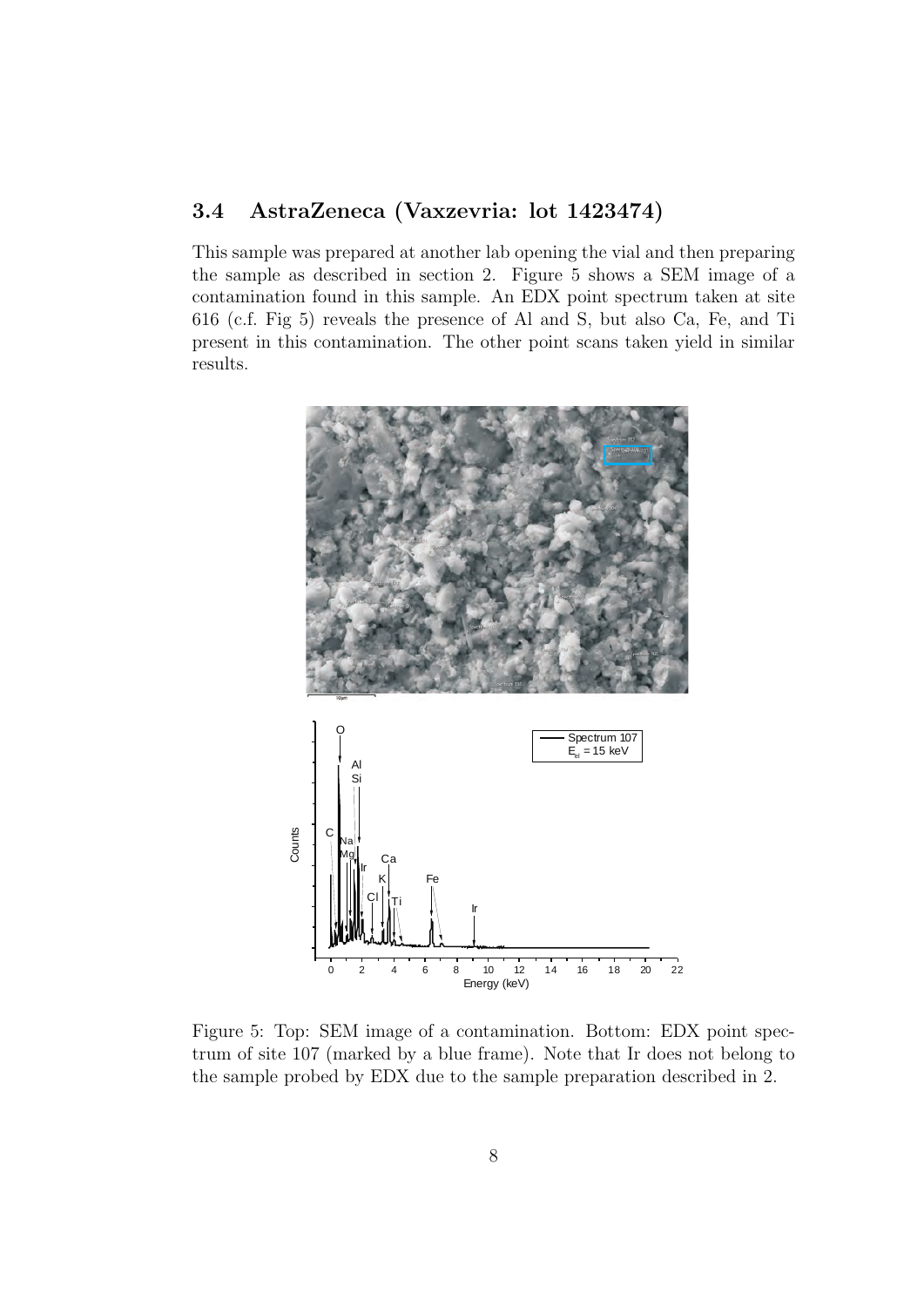### 3.5 Biontech-Pfizer (Cormirnaty: lot FE7011)

This sample was prepared via a syringe on a gold covered microscope slide as described in section 2. The EDX-spectrum shown in Fig.6 is typical for the dried Cormirnaty-"vaccine", it consists mainly of Na und Cl (likely NaCl), phosphorus (P), which may stem from some of the lipids, and organic ingredients.



Figure 6: Top: SEM image of dried vaccine including contamination in the center. Bottom: EDX point spectrum of dried vaccine (site 225), marked by a blue frame.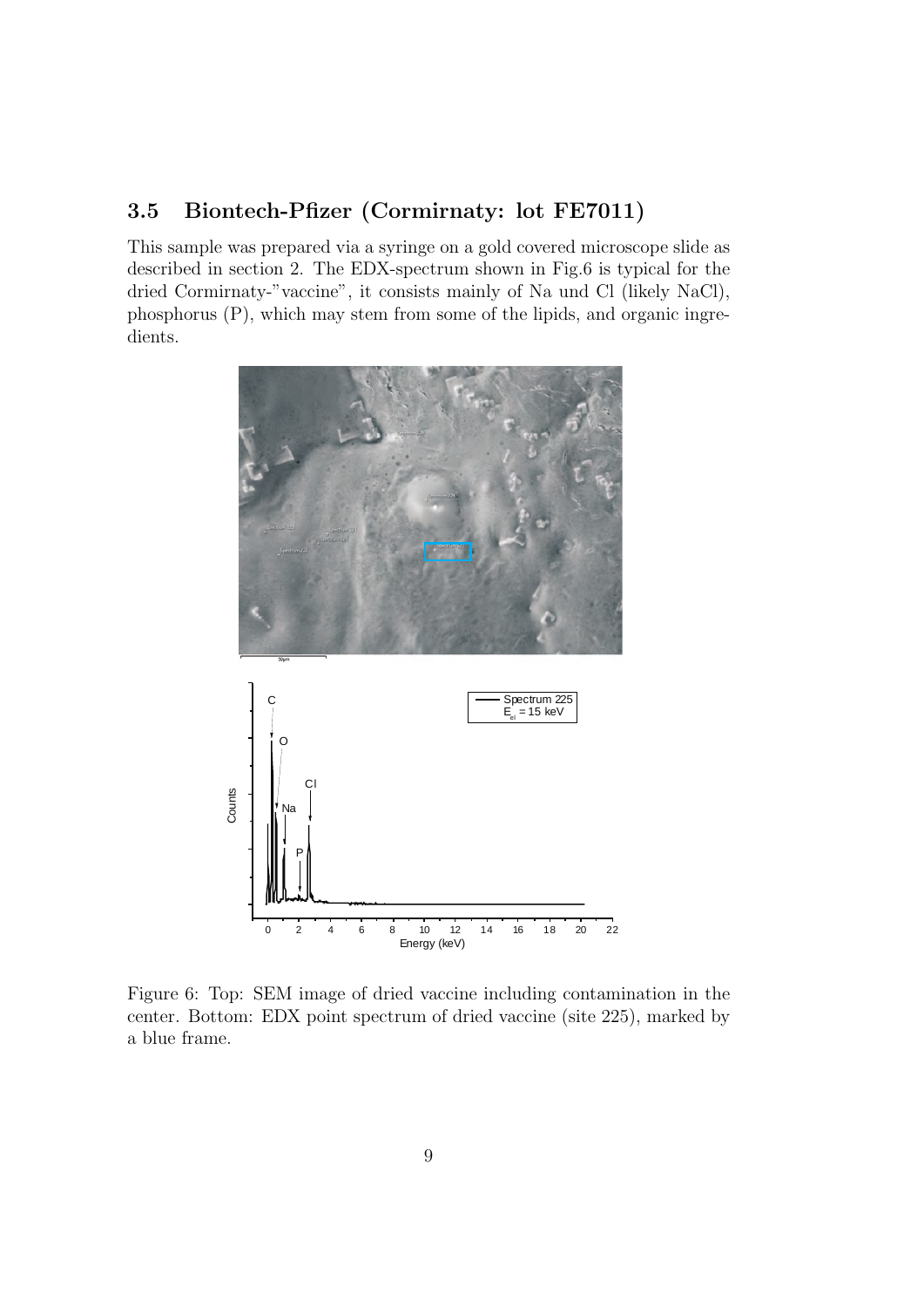

Figure 7 displays a SEM image of a contamination consisting of Si only as can bee seen from the corresponding EDX-spectrum.

Figure 7: Top: SEM image of dried vaccine and a Si-contamination in the center. Bottom: EDX point spectrum of the Si (site 224), marked by a blue frame.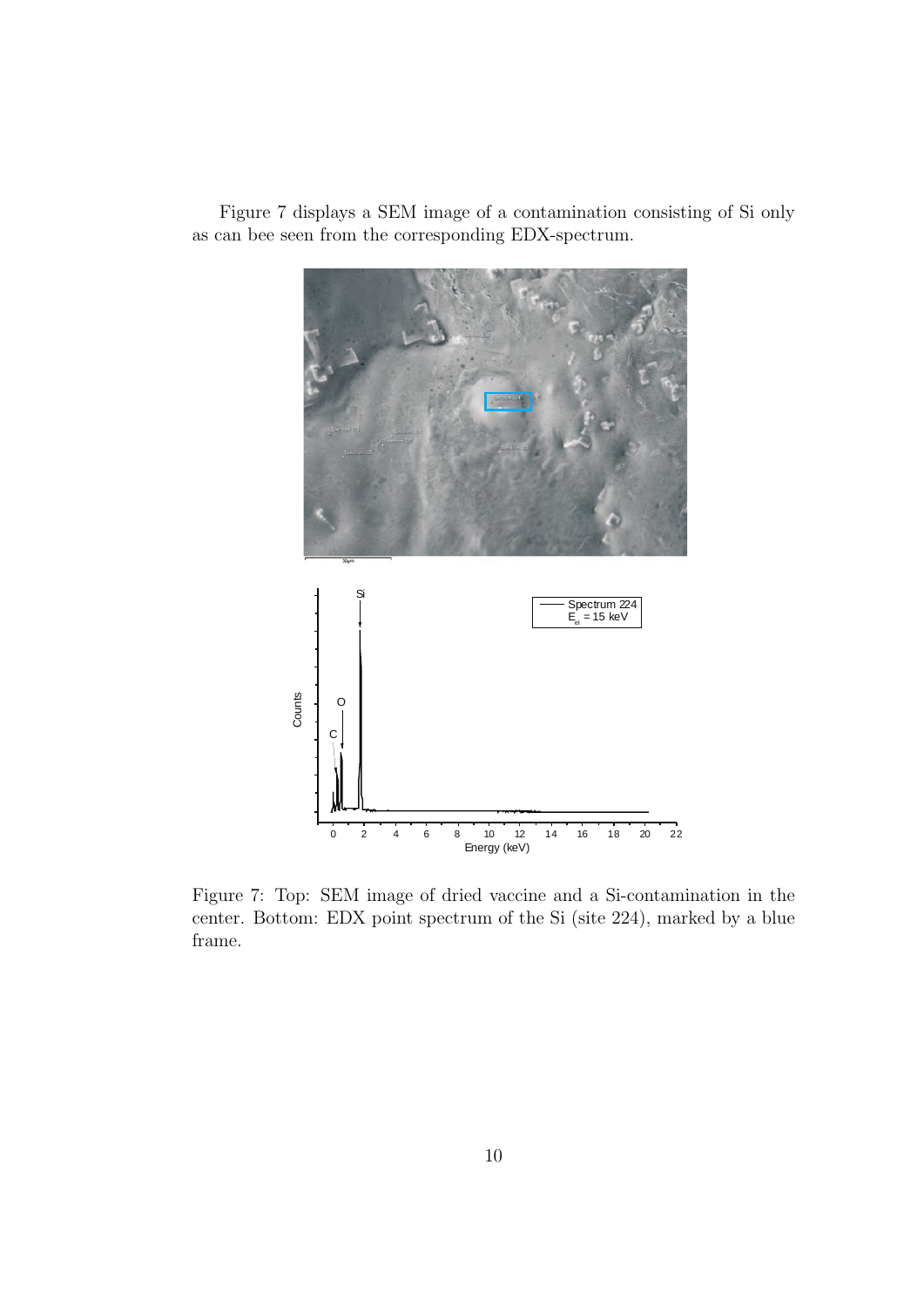

Figure 8 displays an Fe-containing particle found in this sample. The particles dimensions are  $\approx 2.5 \mu m \times 2.0 \mu m$ 

Figure 8: Top: SEM image of a  $2.5\mu$ m wide contamination. Bottom: EDX point spectrum of the Fe containing particle (site 237), marked by a blue frame.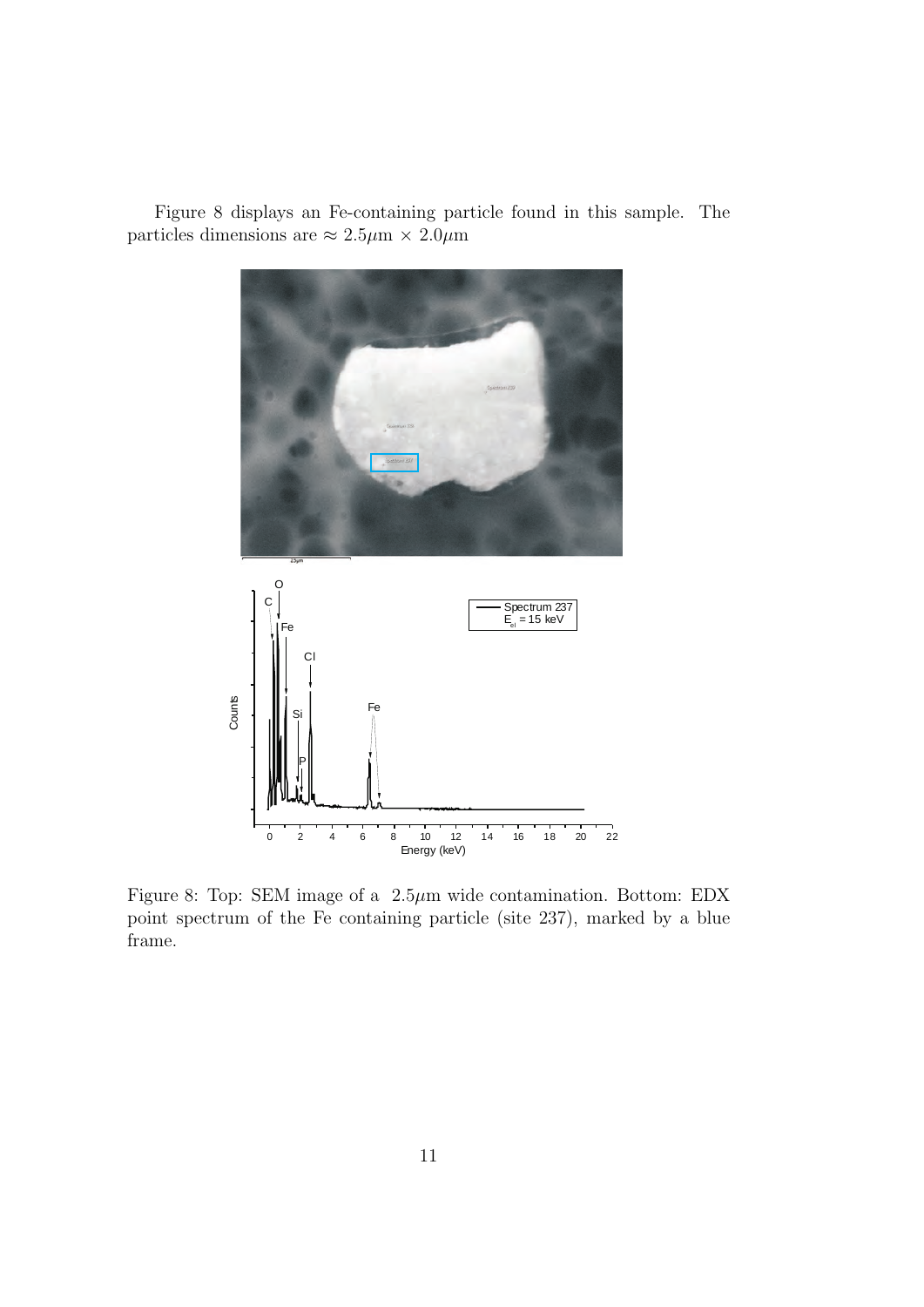#### 3.6 Biontech-Pfizer (Cormirnaty: lot FE8045)

This sample was prepared at another lab opening the vial and then preparing the sample as described in section 2. Figure 9 shows a SEM image of a contamination consisting mainly of Ca, traces of Si are also present.



Figure 9: Top: SEM image of a contamination of  $40-50\mu$ m size. Bottom: EDX point spectrum of this contamination (site 70), marked by a blue frame. Note that Ir does not belong to the sample probed by EDX due to the sample preparation described in 2.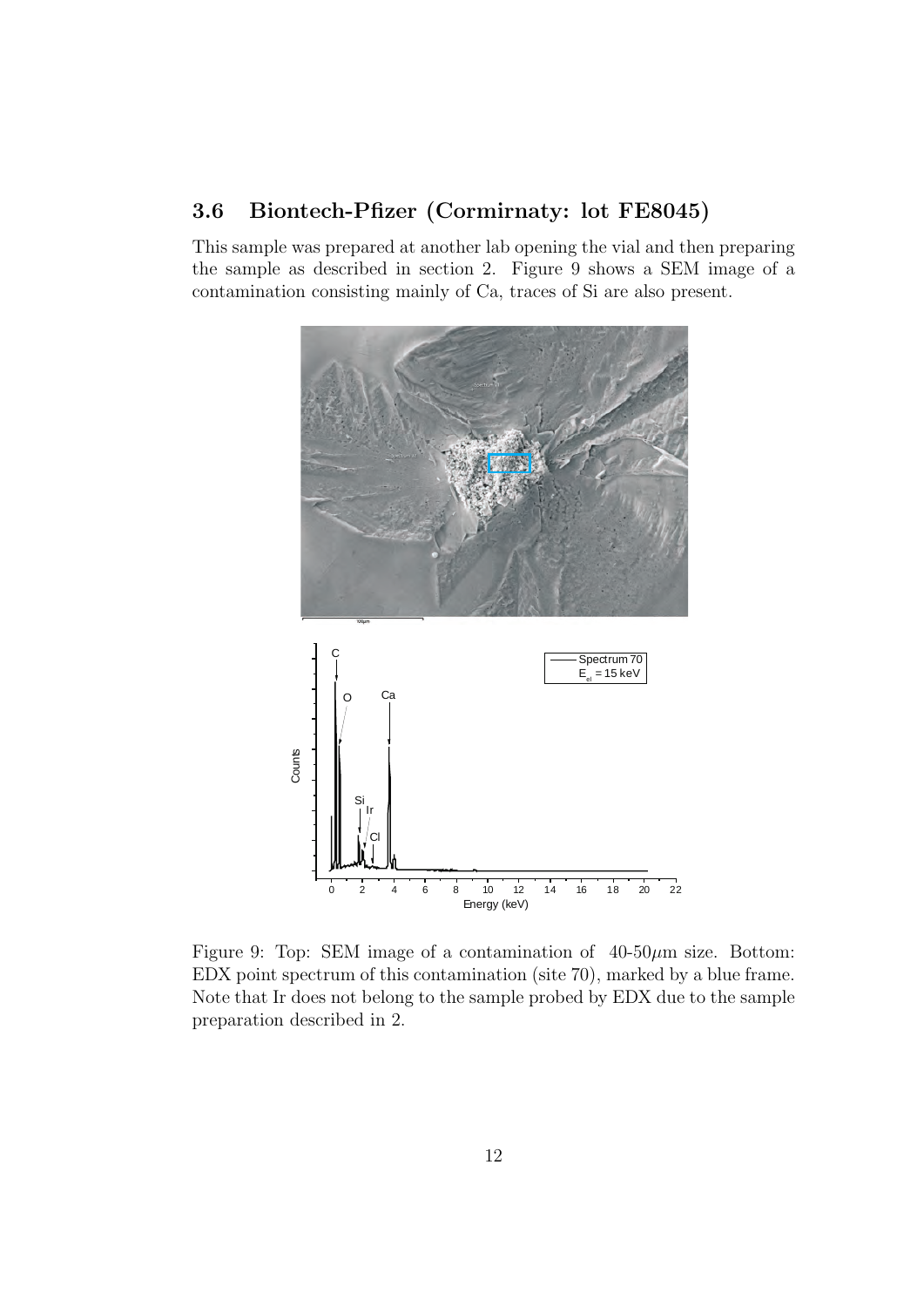Figure 10 shows a SEM image of a contamination comprising a number of chemical elements. Besides Mg, Al, Si, S, K, and Ca also the 3d transition metals Ti and Fe are detected. The other point spectra recorded at this contamination yield to similar results in terms of the elements detected, with partly changing stoichiometry.



Figure 10: Top: SEM image of a contamination of  $25{\text -}30\mu$ m size. Bottom: EDX point spectrum of this contamination (site 96), marked by a blue frame. Note that Ir does not belong to the sample probed by EDX due to the sample preparation described in 2.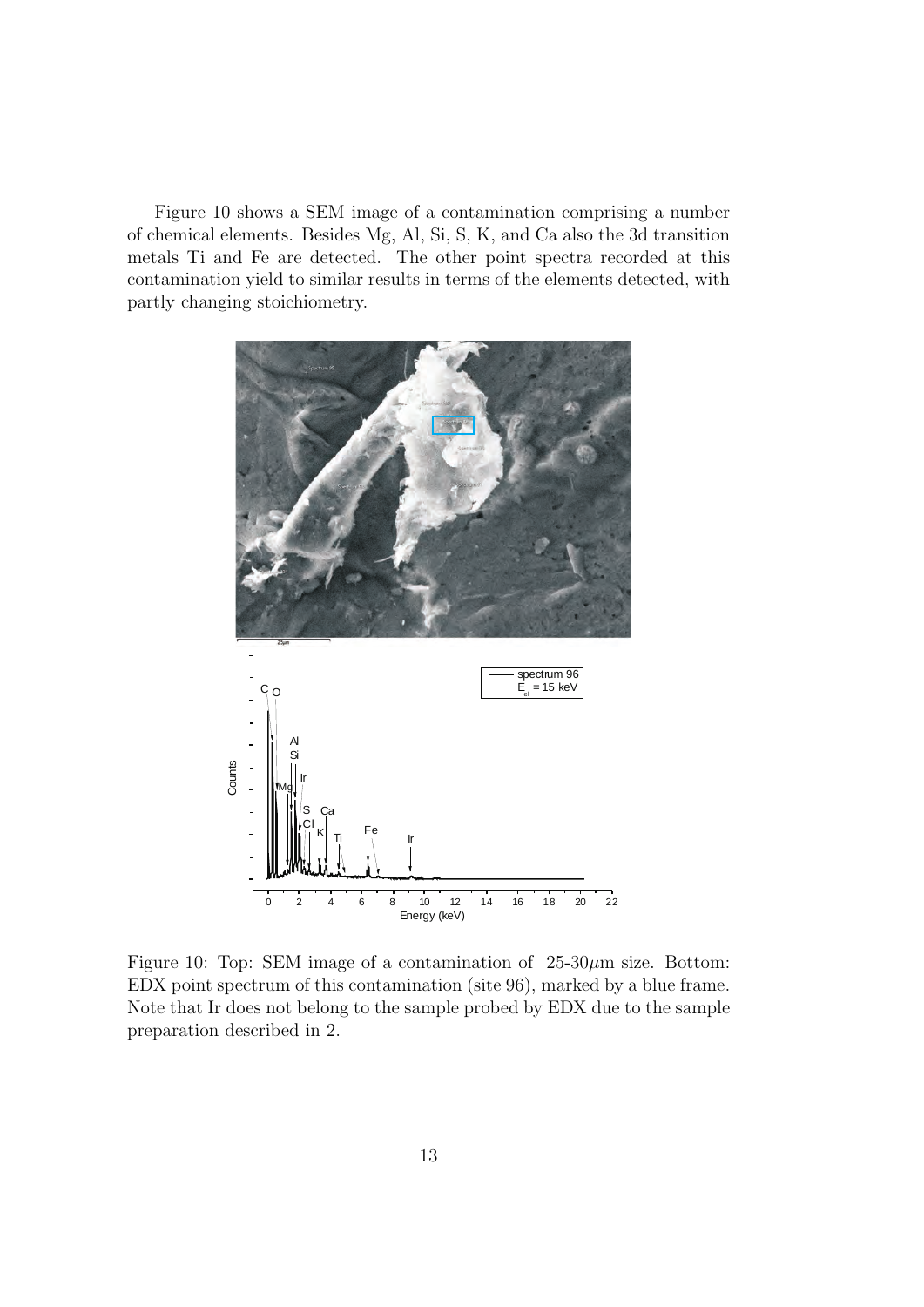Figure 11 (top left) shows a SEM image of a particle in the form of a sphere. This sphere consists mainly of Al, some Ca and traces of Fe are also present as can be seen from the element specific spatial EDX mapping results.



EDX map of Ca EDX map of Fe

Figure 11: Top left: SEM image of a sphere of  $3\mu$ m diameter. Top right: Element specific EDX mapping of Al. Bottom: element specific EDX mappings of Ca and Fe.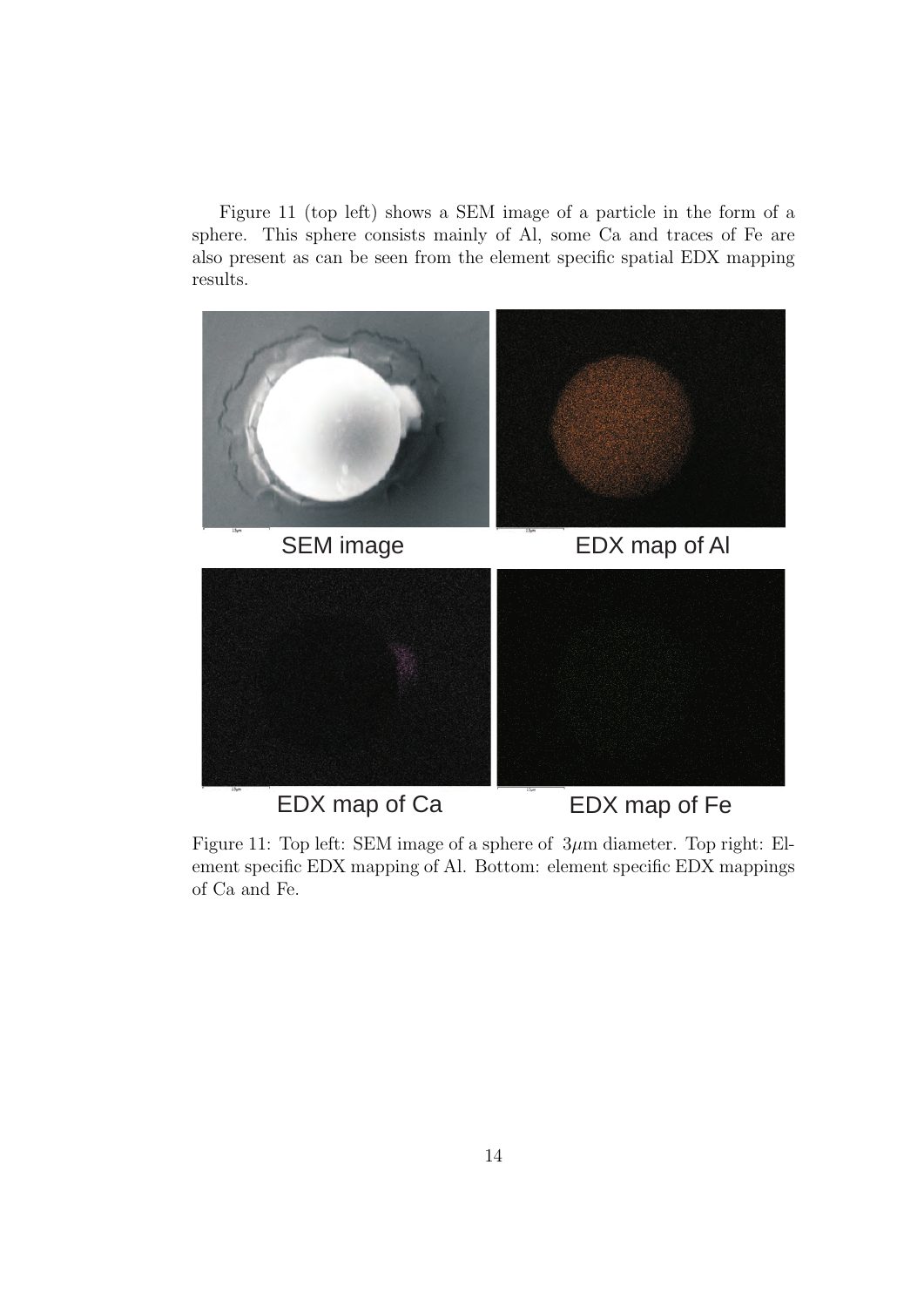#### 3.7 Biontech-Pfizer (Cormirnaty: lot 1F1010A)

This sample was prepared at another lab opening the vial and then preparing the sample as described in section 2. Figure 12 shows a SEM image of a contamination consisting mainly of S, Some Fe is also present. Furthermore, traces of Na, Al, Si, and Ca are detected. The other point scans taken yield in similar results, with partly changing stoichiometry.



Figure 12: Top: SEM image of a contamination of  $40\mu m \times 10\mu m$  size. Bottom: EDX point spectrum of this contamination (site 371), marked by a blue frame. Note that Ir does not belong to the sample probed by EDX due to the sample preparation described in 2.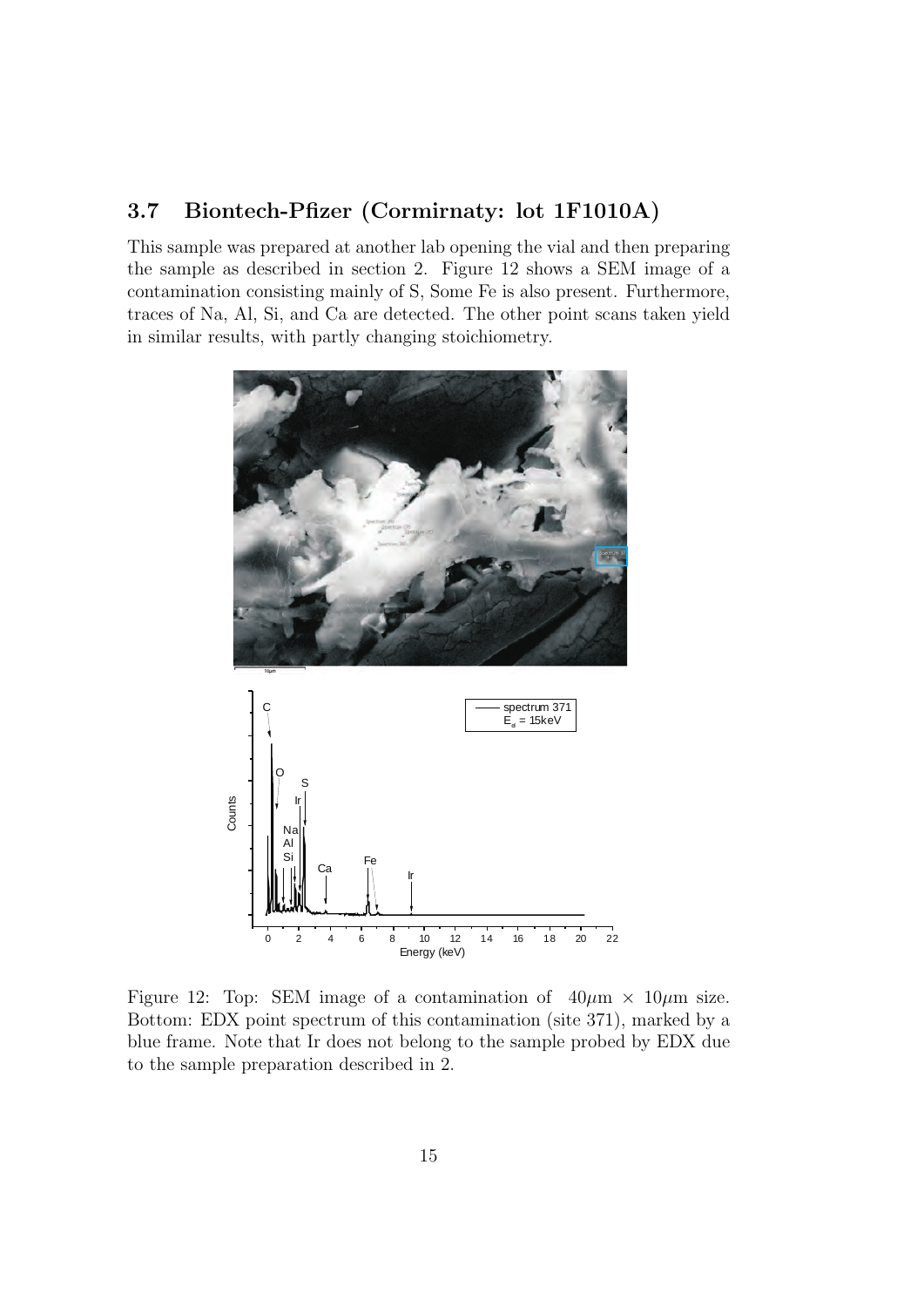

Figure 13 shows a SEM image of a contamination comprising significant amounts of Ti, traces of Na, Al, Si, S, and Ca are also detected.

Figure 13: Top: SEM image of a particle of 5µm size. Bottom: EDX point spectrum of this particle (site 394), marked by a blue frame. Note that Ir does not belong to the sample probed by EDX due to the sample preparation described in 2.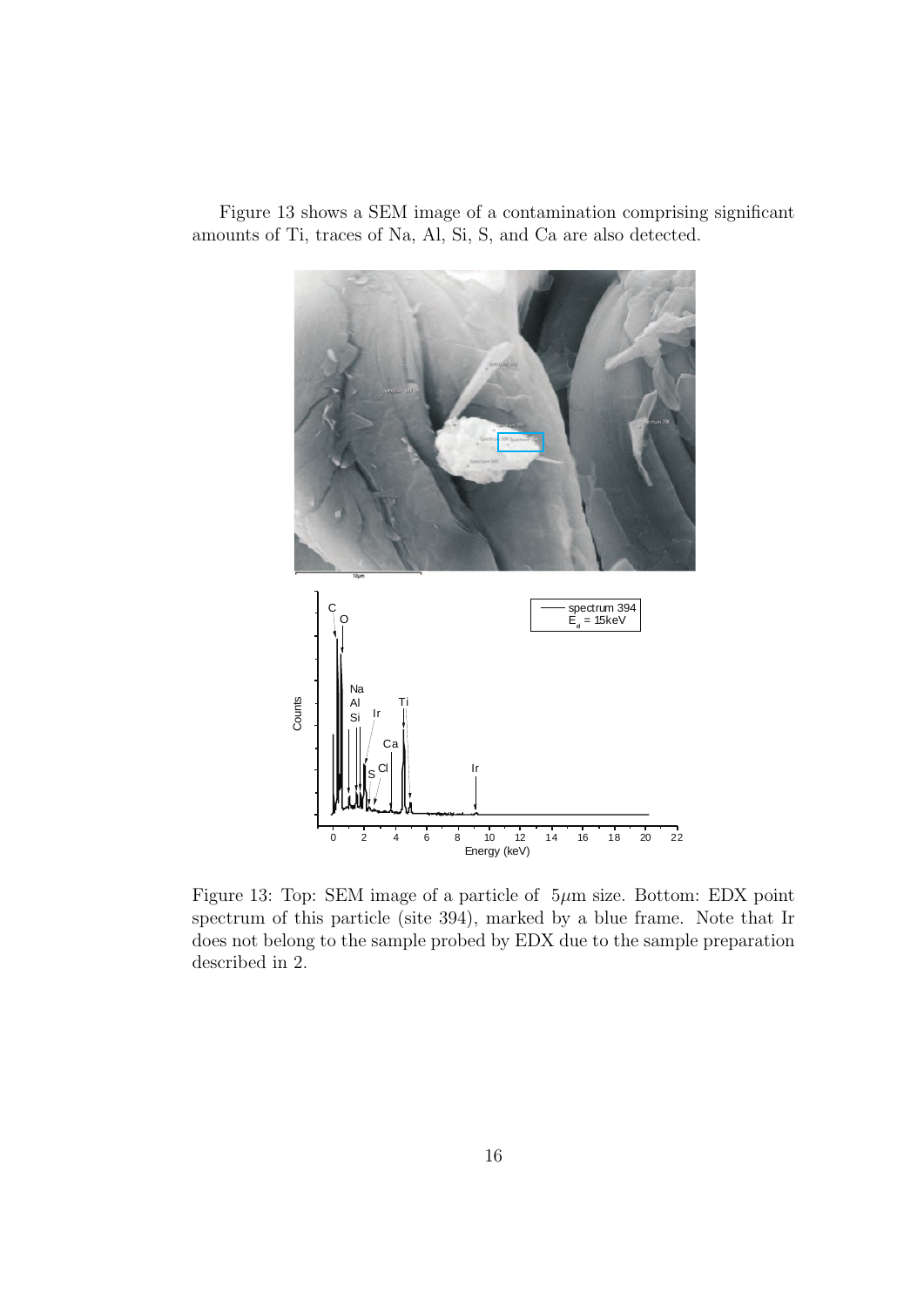### 3.8 Moderna (Spikevax: lot 3004217)

This sample was prepared via a syringe on a gold covered microscope slide as described in section 2. The EDX-spectrum shown in Fig.14 is typical for the dried Spikevax-"vaccine", it consists of Na und Cl (likely NaCl), traces of P, which may stem from some of the lipids, and manly, organic ingredients.



Figure 14: Top: SEM image of dried vaccine. Bottom: EDX point spectrum of dried vaccine (site 68), marked by a blue frame.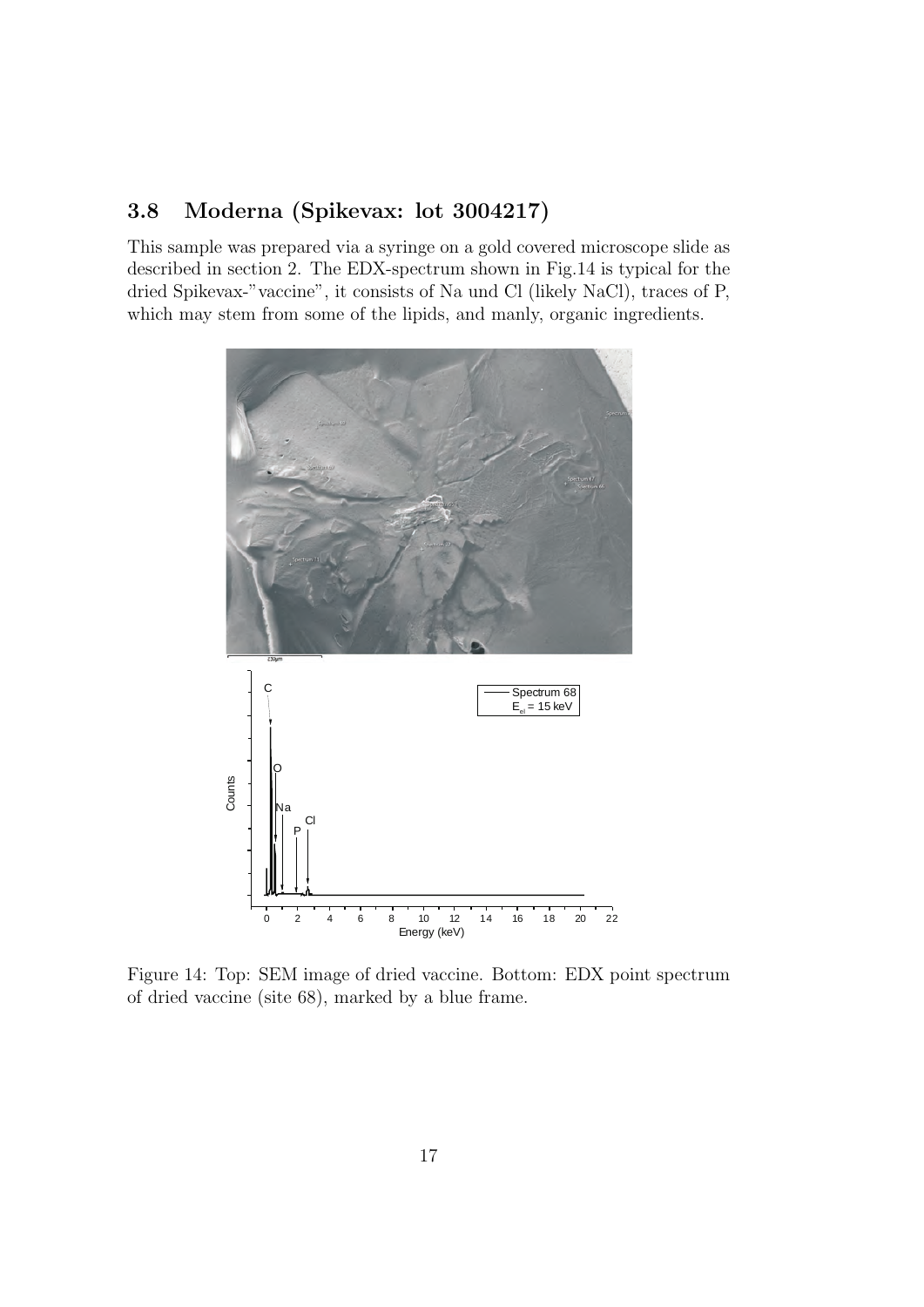This sample was prepared via a syringe on a gold covered microscope slide as described in section 2. Figure 15 shows a SEM image of a contamination comprising significant amounts of Si. Besides traces of Na, Mg, Al, P, S, Cl, and Ca also the metals Cs, Cr ,Fe , and copper (Cu) are detected.



Figure 15: Top: SEM image of a particle of  $50\mu$ m size. Bottom: EDX point spectrum of this particle (site 21), marked by a blue frame.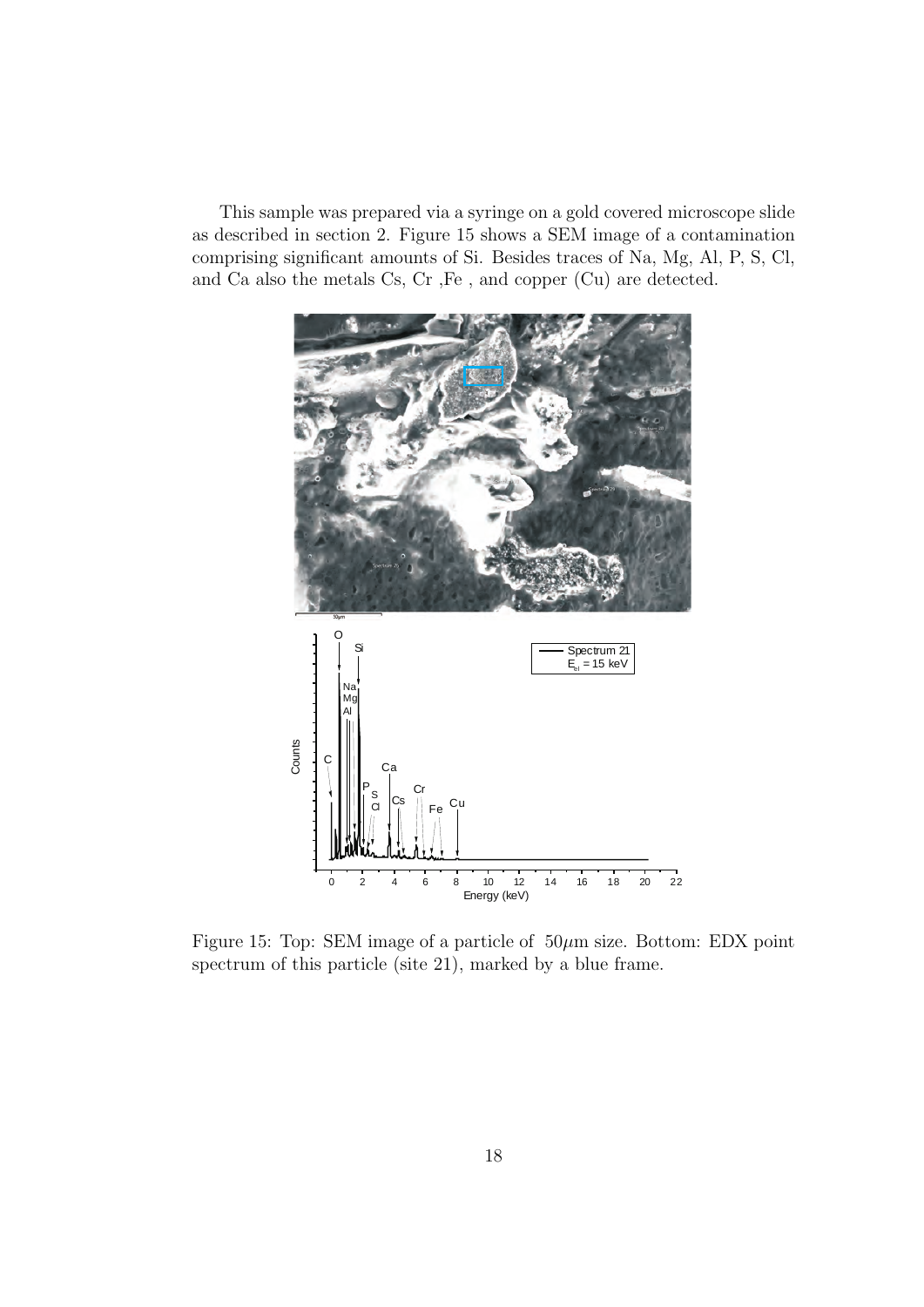This sample was prepared via a syringe on a gold covered microscope slide as described in section 2. Figure 16 (top left) shows a SEM image of a rod like contamination. This rod like structure consists mainly of Si, some Ca and Al are also present as can be seen from the element specific spatial EDX mapping results.



Figure 16: Top left: SEM image of a rod like structure of  $20\mu$ m length. Top right: Element specific EDX mapping of Si. Bottom: element specific EDX mappings of Ca and Al.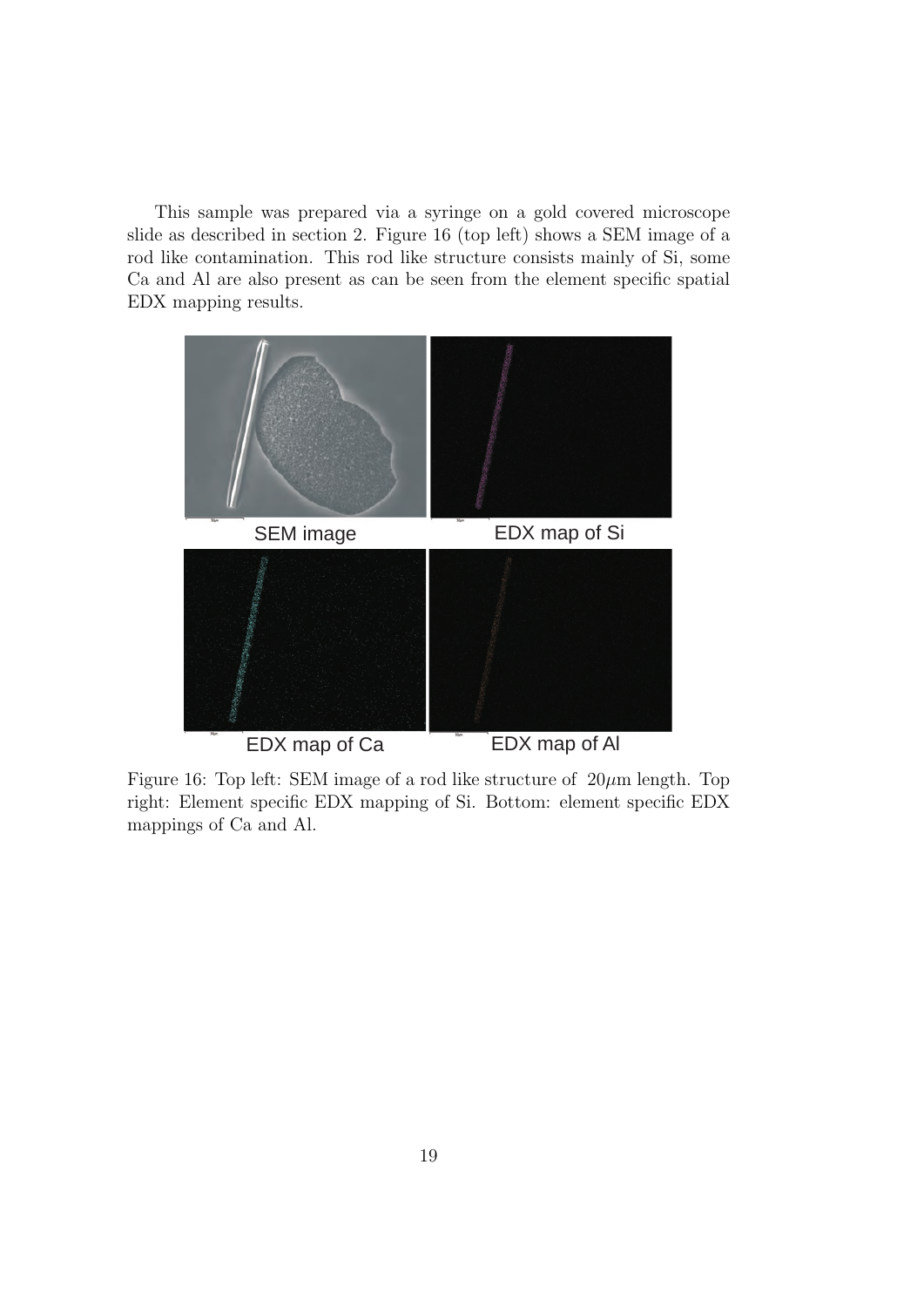This sample was prepared from a vial of the same lot but at another lab opening the vial and then preparing the sample as described in section 2. Figure 17 shows a SEM image of a contamination comprising significant amounts of Si, Ti, and Fe. Traces of Na, Mg, Al, K, and Ca are also detected.



Figure 17: Top: SEM image of a particle of  $15{\text -}20\mu$ m size. Bottom: EDX point spectrum of this particle (site 380), marked by a blue frame. Note that Ir does not belong to the sample probed by EDX due to the sample preparation described in 2.